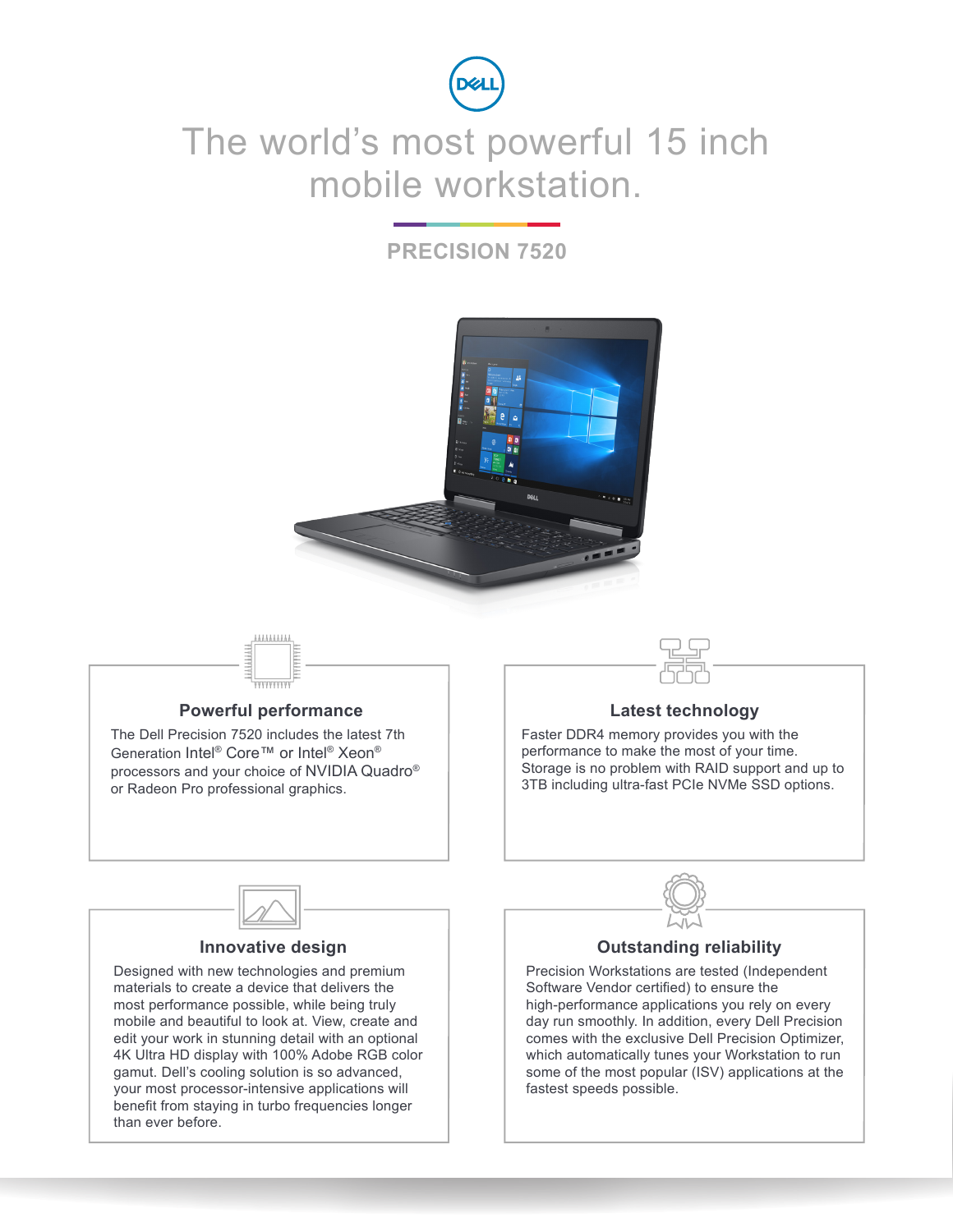# Features & Technical Specifications

| <b>Feature</b>                                                       | <b>Dell Precision 7520 Technical Specifications</b>                                                                                                                                                                                                                                                                                                                                                                                                                                                                                                                                                                                                                                                                                                                                                                                                                       |
|----------------------------------------------------------------------|---------------------------------------------------------------------------------------------------------------------------------------------------------------------------------------------------------------------------------------------------------------------------------------------------------------------------------------------------------------------------------------------------------------------------------------------------------------------------------------------------------------------------------------------------------------------------------------------------------------------------------------------------------------------------------------------------------------------------------------------------------------------------------------------------------------------------------------------------------------------------|
| Processor <sup>1</sup>                                               | Intel 7th Generations Processors<br>Intel Core Xeon E3-1535M v6 Quad Core Xeon 3.10GHz, 4.20GHz Turbo, 8MB 45W<br>Intel Core Xeon E3-1505M v6 Quad Core Xeon 3.00GHz, 4.00GHz Turbo, 8MB 45W<br>Intel Core i7-7920HQ Quad Core 3.10GHz, 4.10GHz Turbo, 8MB 45W<br>Intel Core i7-7820HQ Quad Core 2.90GHz, 3.90GHz Turbo, 8MB 45W<br>Intel Core i7-7700HQ Quad Core 2.80GHz, 3.80GHz Turbo, 6MB 45W<br>Intel Core i7-7440HQ Quad Core 2.80GHz, 3.80GHz Turbo, 6MB 45W<br>Intel Core i5-7300HQ Quad Core 2.50GHz, 3.50GHz Turbo, 6MB 45W<br>Intel 6th Generation Processors<br>Intel Core Xeon E3-1575M v5 Quad Core Xeon 3.00GHz, 3.90GHz Turbo, 8MB 45W<br>Intel Core Xeon E3-1545M v5 Quad Core Xeon 2.90GHz, 3.80GHz Turbo, 8MB 45W<br>Intel Core i7-6920HQ Quad Core 2.90GHz, 3.80GHz Turbo, 8MB 45W<br>Intel Core i7-6820HQ Quad Core 2.70GHz, 3.60GHz Turbo, 8MB 45W |
| <b>Operating System<sup>2</sup></b>                                  | Windows™ 7 Pro (64-bit) w/ 6th Gen Processors, Windows™ 8.1 Pro (64-bit) W/6th Gen Processors,<br>Windows™ 10 Pro (64-bit), Windows™ 10 Home (64-bit), Canonical Ubuntu 16.04 SP1, RHEL 7.3                                                                                                                                                                                                                                                                                                                                                                                                                                                                                                                                                                                                                                                                               |
| <b>Chipset</b>                                                       | Intel Mobile CM238                                                                                                                                                                                                                                                                                                                                                                                                                                                                                                                                                                                                                                                                                                                                                                                                                                                        |
| Memory <sup>3</sup>                                                  | 4 DIMM slots: up to 64GB DDR4 NECC 2400MHz<br>Up to 64GB DDR4 ECC DDR4 2400MHz<br>Up to 32GB DDR4 2667MHz SuperSpeed memory                                                                                                                                                                                                                                                                                                                                                                                                                                                                                                                                                                                                                                                                                                                                               |
| Graphics <sup>3</sup>                                                | Radeon Pro WX 4130 with 2GB GDDR5 dedicated memory<br>Radeon Pro WX 4150 with 4GB GDDR5 dedicated memory<br>NVIDIA Quadro M1200 with 4GB GDDR5 dedicated memory<br>NVIDIA Quadro M2200 with 4GB GDDR5 dedicated memory<br>Intel <sup>®</sup> HD Graphics P580, 630                                                                                                                                                                                                                                                                                                                                                                                                                                                                                                                                                                                                        |
| <b>Display Options</b>                                               | 15.6" FHD TN (1920x1080) Anti-Glare LED-backlit (42% color gamut)<br>15.6" UltraSharp™ FHD IPS (1920x1080) Wide View Anti-Glare LED-backlit with Premium Panel Guarantee (72%<br>color gamut)<br>15.6" UltraSharp™ FHD IPS Touch (1920x1080) Wide View LED-backlit with Premium Panel Guarantee (72%<br>color gamut)<br>15.6" UltraSharp™ UHD IGZO (3840x2160) PremierColor Wide View Anti-Glare LED-backlit with Premium Panel<br>Guarantee (100% Adobe color gamut)                                                                                                                                                                                                                                                                                                                                                                                                     |
| <b>Storage Options4</b>                                              | Support for two storage devices: one M.2 PCIe solid state drive and one M.2 PCIe/2.5" SATA drive: Dell Fast<br>Response Free Fall Sensor standard<br>Hard Disk Drive (HDD): 2.5" 500GB, 1TB 7200RPM up to 2TB 2.5" 5400RPM SATA 6Gb/s<br>Solid State Drive (SSD): 256GB, 512GB, 512GB SED (Check regional availability), 1TB 2.5" SATA 6Gb/s<br>M.2 PCIe NVMe Solid State Drive (M.2 SSD): 256GB, 512GB, 512GB SED (Check regional availability), 1TB SSD                                                                                                                                                                                                                                                                                                                                                                                                                 |
| <b>Communication Options<sup>5</sup></b>                             | Wired: Integrated Intel I219LM 10/100/1000 Gigabit Ethernet<br>Wireless LAN & Bluetooth:<br>Intel <sup>®</sup> 8265 Dual-Band 2x2 802.11 ac Bluetooth <sup>®</sup> 4.2,<br>Dell DW1820 2x2 801.11ac + Bluetooth 4.2,<br><b>Mobile Broadband &amp; GPS:</b><br>DW5811e (Gobi 4g/LTE – FMC)                                                                                                                                                                                                                                                                                                                                                                                                                                                                                                                                                                                 |
| <b>Multimedia</b>                                                    | Dual integrated high quality speakers and optional dual integrated noise cancelling digital array microphones<br>MaxxAudio <sup>®</sup> Pro by Waves<br>Optional integrated light sensitive HD video webcam                                                                                                                                                                                                                                                                                                                                                                                                                                                                                                                                                                                                                                                               |
| I/O Ports and Connectors                                             | 1 x SD Card Reader (SD, SDHC, SDXC, supporting up to 2TB); 1 x Thunderbolt <sup>®</sup> 3<br>4 x USB3.0 with PowerShare; 1 x mDP 1.4; 1 x HDMI 1.4; 1 x Headphone and microphone combo jack;<br>1 x SmartCard Reader                                                                                                                                                                                                                                                                                                                                                                                                                                                                                                                                                                                                                                                      |
| Security <sup>6</sup>                                                | Intel® Platform Trust Technology, Trusted Platform Module (TPM) 1.2/2.0 (Check regional availability), Chassis lock<br>slot support<br>Support for optional Computrace and Optional Contactless SmartCard Reader/Fingerprint Reader or FIPS<br>Fingerprint reader (Check regional availability)                                                                                                                                                                                                                                                                                                                                                                                                                                                                                                                                                                           |
| Dimensions and Weight <sup>7</sup>                                   | Width: 14.88" / 378mm; Depth: 10.38"/ 261mm ; Height (front-Rear): Front 1.09"/27.76mm - 1.3"/(33mm)<br>Starting at 2.79kg (6.16lb)                                                                                                                                                                                                                                                                                                                                                                                                                                                                                                                                                                                                                                                                                                                                       |
| <b>Battery</b>                                                       | 72Whr Lithium Ion polymer battery<br>91Whr Lithium Ion polymer battery<br>91Whr long life cycle Ion Polymer battery                                                                                                                                                                                                                                                                                                                                                                                                                                                                                                                                                                                                                                                                                                                                                       |
| <b>Power Adaptor</b>                                                 | 180 Watt AC adapter (7mm barrel)                                                                                                                                                                                                                                                                                                                                                                                                                                                                                                                                                                                                                                                                                                                                                                                                                                          |
| <b>Regulatory and</b><br><b>Environmental<sup>8</sup> Compliance</b> | ENERGY STAR 6.2; EPEAT registered                                                                                                                                                                                                                                                                                                                                                                                                                                                                                                                                                                                                                                                                                                                                                                                                                                         |
| <b>TAA Configurations available</b>                                  | YES (Check regional availability)                                                                                                                                                                                                                                                                                                                                                                                                                                                                                                                                                                                                                                                                                                                                                                                                                                         |